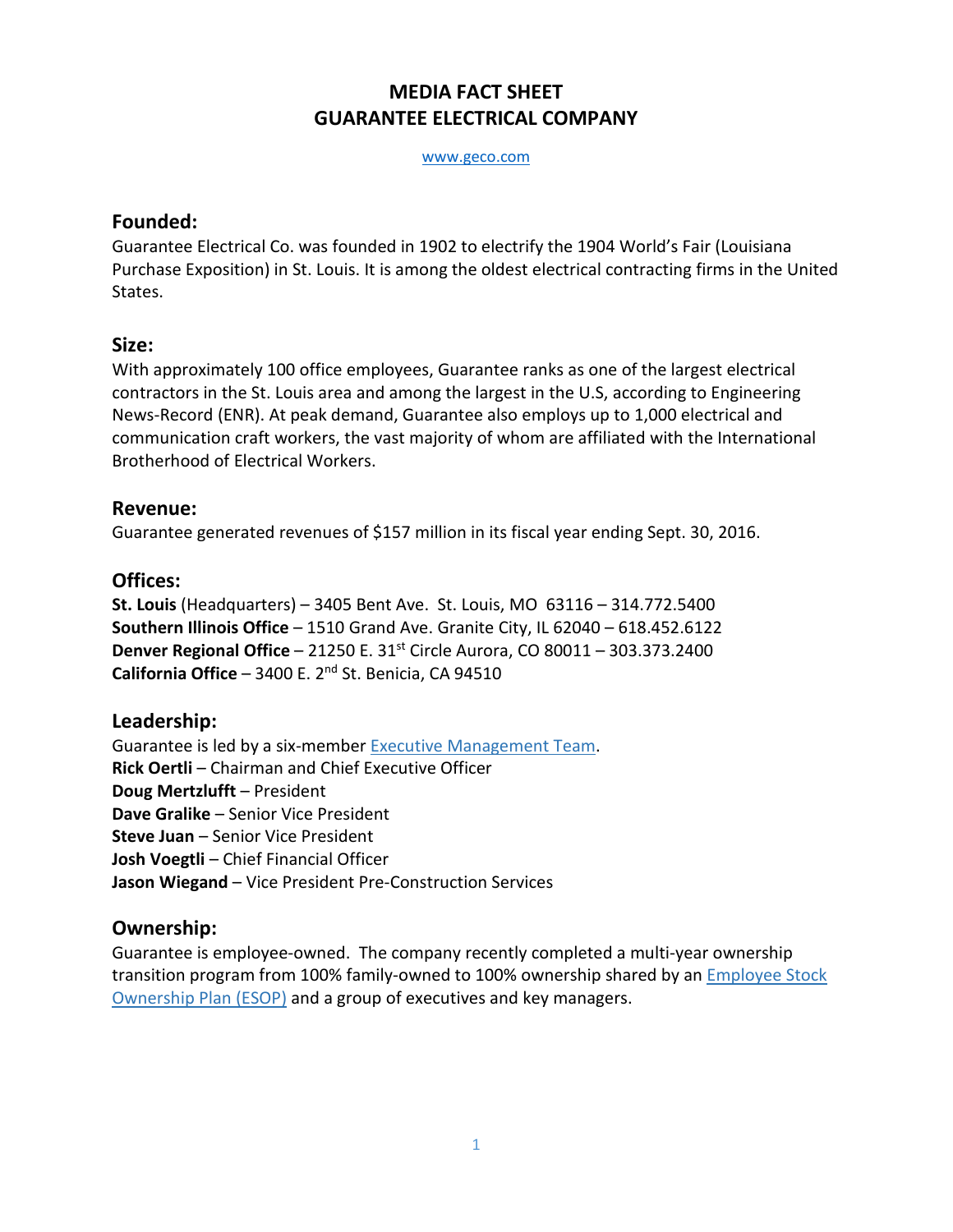### **Services:**

Guarantee Electrical Company provides full-scope electrical construction, including services spanning electrical engineering and design, design-build, design-assist, preconstruction; Building Information Modeling (BIM); systems integration; LEED/Green construction, electrical prefabrication, value engineering, lean construction, procurement, energy solutions, preventive maintenance and quick response emergency service.

- **Design Build -** Dating back to the 1950s, Guarantee has been practicing design-build, achieving early and reliable schedule and guaranteed best cost through proactive planning and interdisciplinary collaboration. Supported by the latest advanced building information modeling (BIM) technology, Guarantee's design-build services provide a complete package of electrical design and construction services. These include electrical design and design coordination, budgeting and estimating, value analysis and constructability assurance—all focused on providing the best path more quickly to achieving the owner's desired quality, schedule and cost certainty.
- **Electrical Engineering -** The GECO Engineering team has performed countless value analysis/value alternative exercises and is practiced at identifying and delivering cost reduction solutions. We blend this expertise with an extraordinary ability to communicate and collaborate with the other disciplines and team members. These abilities extend to all aspects of electrical and low-voltage construction, enabling us to closely monitor the design process right through construction to alert the team to the potential for deviations from planned budgets. As a result, better options and informed decisions can be made early enough to avoid incurring needless costs.
- **Pre-Construction -** Guarantee's multidisciplinary pre-construction team focuses on optimizing project "constructability" by teaming exceptional engineering and designbuild expertise with thorough 3D constructability analysis and advanced problemsolving, informed by field experience, to heighten production efficiency.
- **Electrical Construction -** Guarantee provides comprehensive management of electrical and communication construction services for virtually any type of commercial, institutional, healthcare, education and industrial facility across the nation. Guarantee can quickly deploy 1,000 or more skilled craft workers, backed up by professional project managers, designers and engineers, technical support and administrative support staff. The firm's ongoing investment in technology, advanced project management systems, facilities and equipment is matched by its dedication to ongoing training and development of its team.
- **Prefabrication** GECO has more than 50,000 square feet devoted solely to the prefabrication of electrical components and assemblies designed for turnkey, onsite installation and just-intime project delivery. Our shop is dedicated to customized mass production of components, especially bulk items, such as conduit trapezes, cable tray supports, fixture hangers, and distribution assemblies. Integrating design and prefabrication with project logistics support reduces on-site requirements, physical congestion, improves jobsite safety, and by assuring uniform installations, prefabrication eliminates time consuming processes and jobsite waste.
- **Integrated Building Systems -** As technology permeates every phase of corporate and institutional life, and the number and types of devices running on networks grows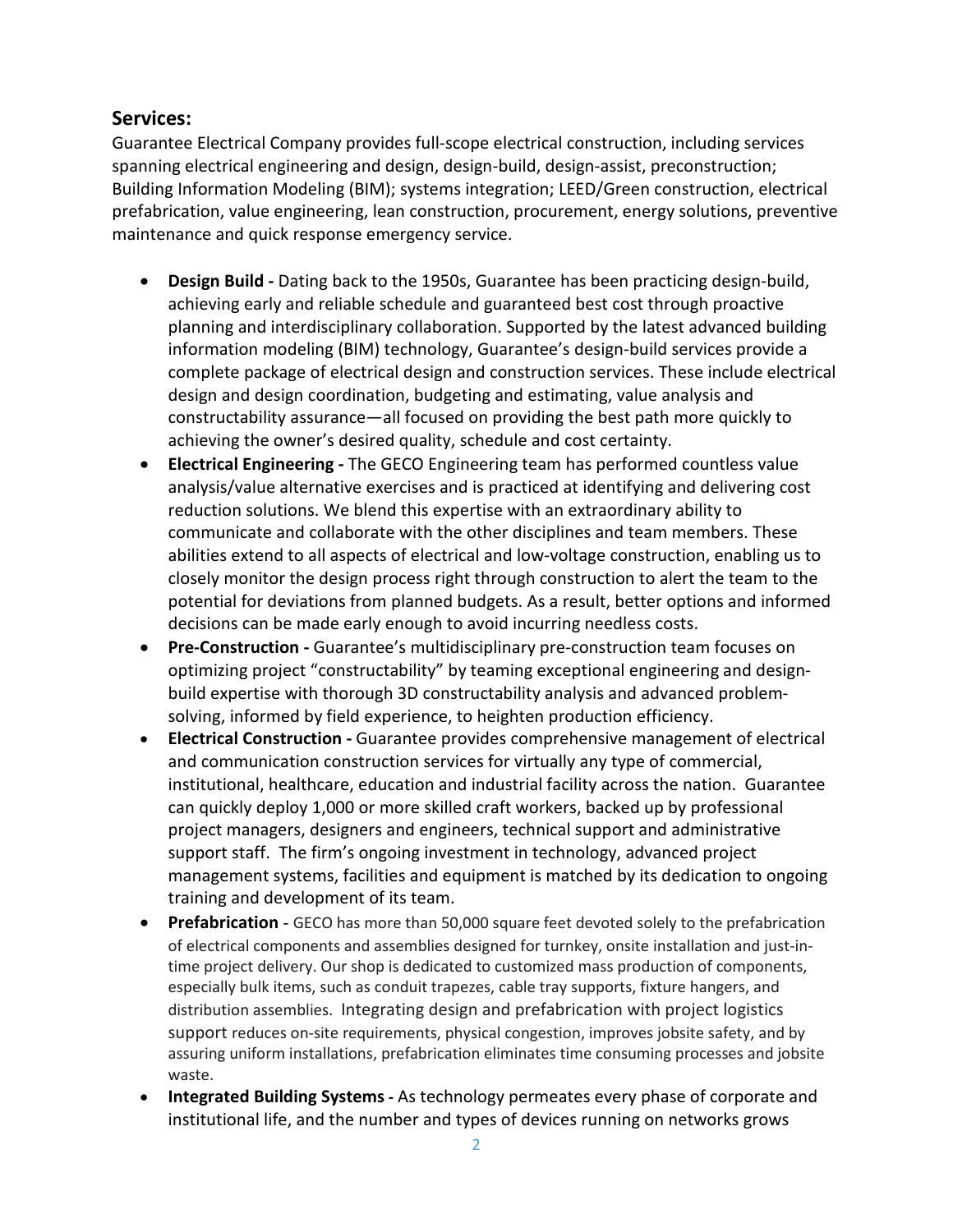increasingly diverse, choosing the right systems integration partner can make a huge difference to the cost and quality of your of business and organizational life. Guarantee offers genuine turnkey communications & low-voltage solutions including:

- o Voice data systems, fiber optics & traditional structured cabling
- o Security systems design and implementation
- o Access control technologies and CCTV installation/integration
- o Paging and mass notification systems
- o Distributed Antenna Systems (DAS)
- o Wireless installation and communications integration services
- o Comprehensive systems value analysis, including detailed costing and scheduling
- o Systems diagnostics and quality assurance testing
- o Manufacturer certified installers and technicians
- **Energy Solutions -** Guarantee's growing team of LEED-accredited professionals helps clients with green power solutions in such areas as:
	- o Lighting maintenance, lighting upgrades and retrofit services
	- o Energy-saving controls for lighting, systems and equipment
	- o Power filtration solutions to protect electrical equipment while filtering unwanted noise and reducing energy costs
	- o Solar power installations
	- o Other alternative energy projects
	- o Guarantee team members stay abreast of emerging opportunities and the latest technology through active participation in the U.S. Green Building Council and membership in the Ameren UE Trade Alliance Partnership.
- **Quick Response & Preventive Maintenance -** Guarantee Electrical Co. is uniquely qualified to meet customers' emergency service needs. Our responsiveness minimizes costly downtimes, remedies hazardous conditions, and restores operations swiftly and efficiently. No job is too complex for our highly trained staff. Guarantee assures rapid response 24 hours a day, seven days a week, every day of the year, with its radiodispatched Emergency Service Center. Guarantee personnel respond within 15 minutes, and within two hours or less, experienced Guarantee service specialists can be on the job – skillfully diagnosing and resolving the issue. Additionally, The **Guarantee Electrical Maintenance (GEM)** program gives facility owners a time-tested solution to guard against disruptions and failures through smart, cost-effective preventive maintenance. GEM eliminates an estimated two-thirds of all potential failures in electrical system components before they occur. It is the most efficient protection against problems caused by sudden power surges, outages and quality issues. The GEM program combines testing, diagnostics, energy usage audits and scheduled maintenance to decrease facility costs over time. It integrates rigorous visual inspections with infrared, ultrasonic, and harmonics diagnostics. It includes written reports, reviewed with each client's facility manager.